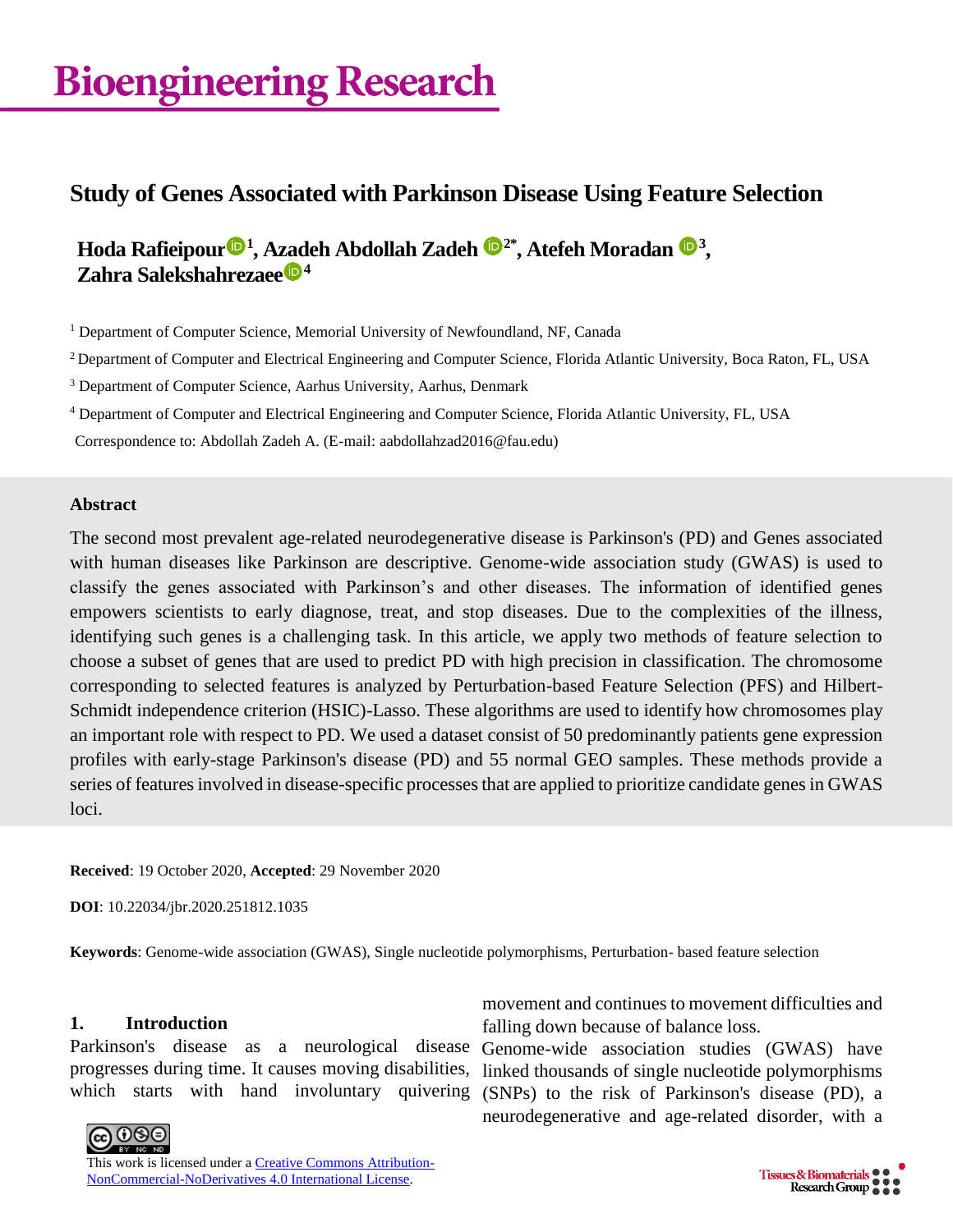total lifetime risk of about 10 [1]. People diversity is supervised classification problems in terms of bestis applicable with the aim of SNPs.

Advances in identifying DNA sequencing have a datasets. Similar to this method, we implement a significant impact on disease detection through clustering algorithm in our previous work [4] sequencing a single suspect tissue. Parallel Genome-wide association studies (GWAS) are used sequencing technologies are used to identifying in several experiments to explain various disorders' sequence the normal and tumor skin cells genomic genetic nature, including Parkinson's disease. A meta-DNA [2] .

Genetic association research identifies specific data is performed by [4] using a common set of chromosome regions containing only a small number 7,893,274 variants in 13,708 cases and 95,282 of genes and it helps to diagnose a particular disease controls. They used a semi-customized genotyping susceptibility gene. GWAS has several advantages array to replicate each locus in an independent sample over alternative methods. GWAS makes a complete series, used the 26 genome-wide important candidate genome sequence in an unbiased manner and has the loci involved in Parkinson's disease from the primary ability to classify various risk factors while the meta-analysis, and then investigated the association of candidate gene studies select genes for analysis based six loci associated with the risk of Parkinson's disease. on known or suspected disease mechanisms.

using hundreds of thousands of PNS labels found in discovery process, also 22 independent risk loci for the human genome. These algorithms are used to Parkinson's disease are found, and in the replication compare the occurrence of any single PNS alleles or phase, two replicated loci confirmed in the replication genotypes between disease and control cases. This process, and four loci found by a second risk allele. analysis identifies regions (loci) with statistically In [5] authors conducted a GWAS of around 7,607 meaningful variations in allele or frequencies across cases and controls.

On a chromosome, there are specific points in which gene expression. They examined different sets of genetic markers or genes are located; these specific genes associated with PD risk loci and related genes spots are called loci.

This study has been organized as follows. Section 2 found in close proximity to major genes in the reviews related works to GWAS and machine learning completely genome-wide screen. The speed of techniques. In section 3, we explain our utilized generating information outruns the speed of feature selection and classification algorithms. technology for designing capacious storage memory. Section 4 describes selected genes in more details. For example, a clinical examination that involved Finally, in section 5, we conclude the study and recording the vital signals has to record the data, day propose and future works.

### **2. Related Work**

Machine learning algorithms are widely used in various studies to identify the genes associated with various diseases. In [3], a comparison between 13 the sparse signal in genome-wide association studies. popular open-source ML algorithms is done. They There is some research for the optimal approach in the analyzed their performance over a set of 165 control area concerning the factorized systems and

a result of genetic diversity on SNPs. Differences in a balanced accuracy and then studied the impact of DNA is occurred by each SNP. Furthermore, in the hyper-parameter tuning and model selection. In prediction of person response to specific medication, addition, they looked at how algorithms to cluster SNPs are valuable. Tracking genes of heritage disease across the problems tested and performed a set of algorithms that maximize performance across

GWAS requires the screening of thousands of samples risk alleles in each of the 26 genome-wide; in the analysis of Parkinson's disease genome-wide PNS They tested whether there were multiple independent

PD-risk PNS with an additional 23,759 high relation disequilibrium-associated variants paired with eQTL to nearby super-enhancers, which are frequently and night. Moreover, this data will be stored for future assessment and checking the patient's treatment behavior in the long run. In [6], the authors presented a data compression method to improve the storage size and increase the transfer speed while the GWASlike data are processing. Their method is applicable to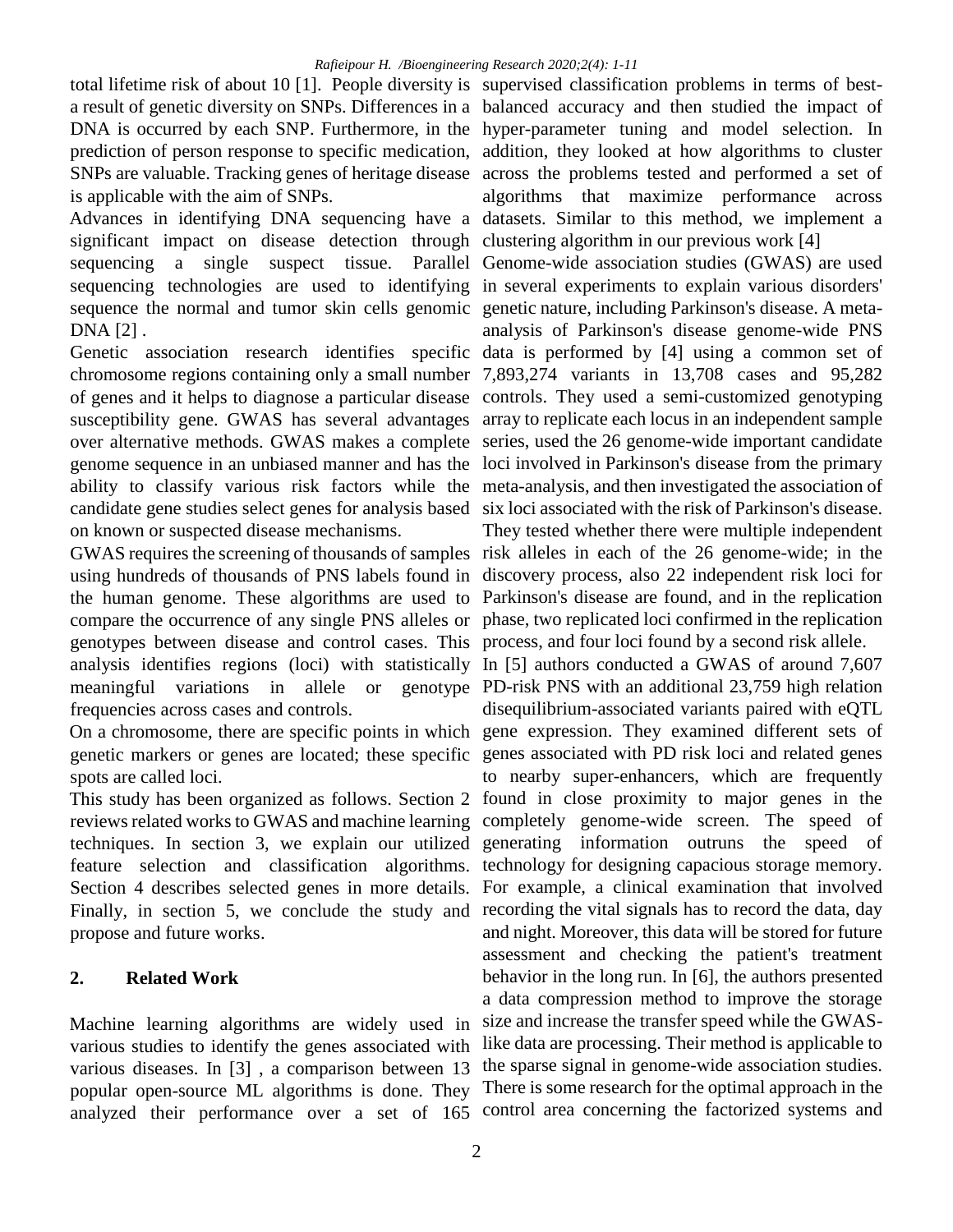data packet which can be used on the GWAS field [7] feature selection methods applied to the DNA micro [8]. The authors in [8] claimed that the additional array data analysis field, which due to its large number variable in the system state space is used to improve of features and the limited sample sizes is a difficult the optimal controller's performance in the presence challenge for machine learning researchers. The of noise. The results of the simulations performed in selection of features has become an important step the content software show the proposed method's since the advent of microarray data classification to efficiency compared to the conventional approaches reduce the number of features (genes); the authors [7].

PDWBS (Web-Based Parkinson's disease Study) overlap, or dataset shift. They divided datasets with GWAS and the findings for the top 10,000 PD meta-Distribution optimally balanced stratified crossanalysis models of more than 13,000 cases and 95,000 validation and evaluated them using Support Vector controls. The researchers used an inverse-variance Machine (SVM) and naive Bayes as classifiers, and weighted approach to combine association statistics.

In [10] a Weighted Protein-Protein Interaction partitions. Network Analysis (WPPINA) pipeline is used to A genome-wide approach to RNAi screening, initially define PD-specific impacted pathways and to stratify in Drosophila cells and confirmed in HeLa cells, is candidate genes within PD-GWAS loci. A hereditary used [13] to classify 20 genes that have retained their type of PD is used to identify seed proteins and role in promoting Parkinson translocation and construct a protein network for Parkinson's genetics. mitophagy. They used 32 relevant SNPs, mapping them to the Evolutionary algorithms have been utilized for GWAS-loci and matching those encoding proteins to identifying disease-related genes as well. An the PD-specific risk-processes highlighted by overview of the analysis and monitoring of PD in WPPINA to assist the gene rank within the PD-humans is provided in [14]. The authors described GWAS loci. The researchers have statistically computational approaches using evolutionary confirmed their findings by generating 100,000 algorithms (EAs) that provide clinically relevant random sized gene-sets and measuring P-values.

A combination of multiple Microarray and RNA-seq both in humans and animal models. They used EAs to platforms as a gene quantification technology is provide robust classifiers for discrimination between proposed in [11] to design a multiclass study to collect disease and controls, and between disease types. a higher number of samples and ensure the heterogeneity of their analysis. In the first step, they **3. Feature selection** selected the possible Differentially Expressed Genes **3.1. Feature Selection Methods** (DEGs) to recognize different types of Leukemia and In machine learning and statistics, feature selection is then performed the minimum-Redundancy the method of selecting a subset of relevant features, Maximum-Relevance (mRMR) feature selection while we have needless or unrequired features, algorithm to choose the most significant genes and without incurring much loss of information. Feature evaluate the classifiers. Additionally, they performed selection methods are often used in domains where different classification algorithms such as Support there are many features and relatively few samples. Vector Machines (SVM), Random Forest (RF), k-Feature selection can be most beneficial in reducing Nearest Neighbor (k-NN) and Naive Bayes (NB) and the dimension of the data to be processed by the compared their performance with ANOVA test to classifier, reducing execution time and improving decide if the classifiers have meaningful differences predictive accuracy [15]. among them.

A study on DNA microarray datasets of existing used for micro array analysis. Aforementioned feature selection methods is given in [12]. They study methods attempt to eliminate irrelevant and useless

In [9], a meta-analysis is performed between the from several challenges such as class imbalance, studied nine binary microarray datasets that suffer used classification accuracy, and precision on the test

objective measures to recognize and to quantify PD,

the characteristics of microarray data sets and the features so that the classification of new cases will be Many different feature selection methods are widely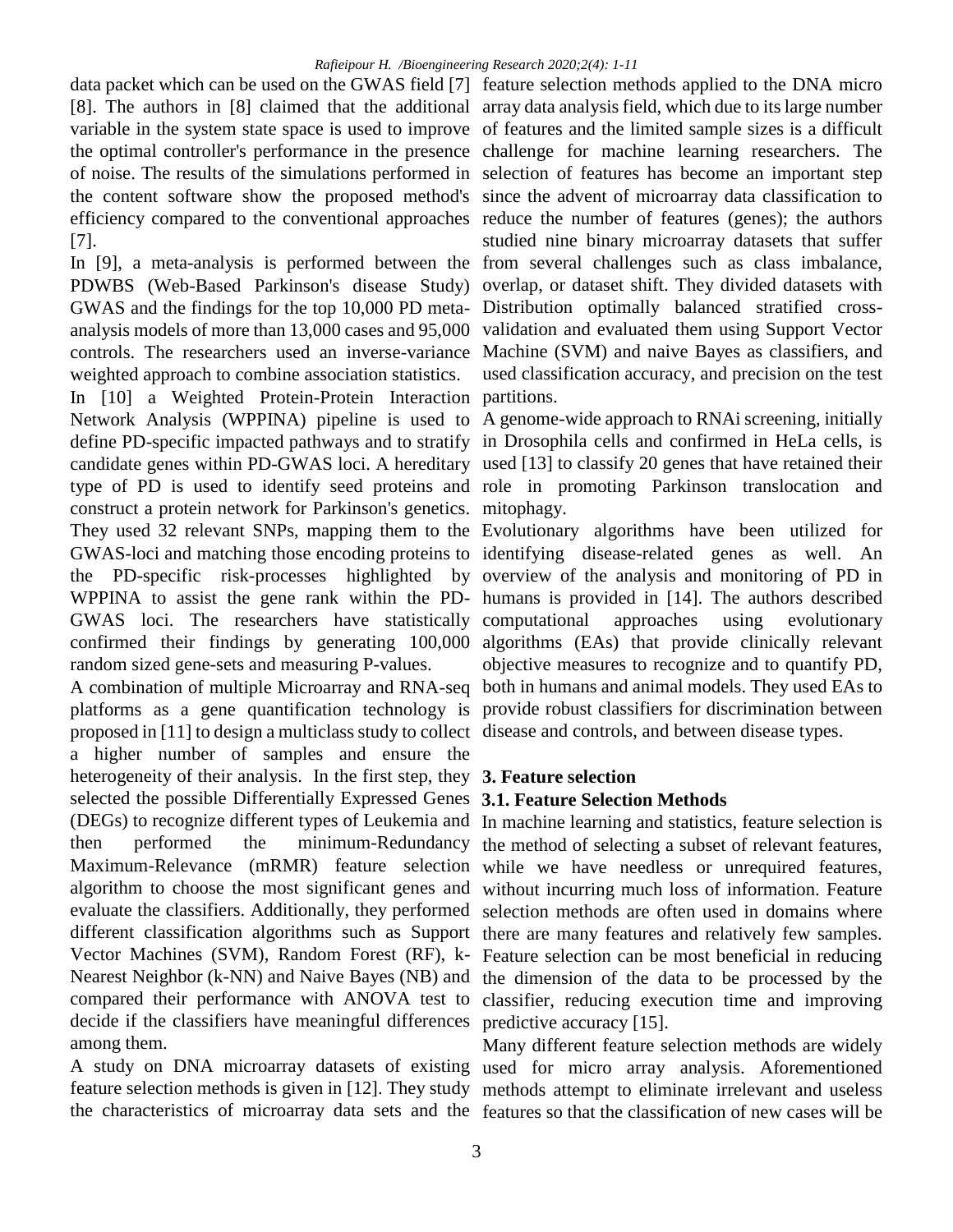more accurate. The popular micro-array data analysis methods are available in [16].

of that subset, ending criterion and validation of of shortened datasets [21]. features subsets.

we return the greatest subset will be returned.

The two procedures are repeated up to reaching the while achieving the classification accuracy of other stopping criterion. The ultimate greatest feature subset methods. We employ PFS to choose the most affected is validated by past knowledge or by applying genes to discriminate between PD patients and normal different tests. Figure 1 shows the feature selection patients. Due to its inherent structure of the algorithm, process [17].

three types [18]:

- The filters: They select features from the data without any learning required.
- The wrappers: They employ learning techniques for selecting useful features.
- The embedded: combine the feature selection step and the classifier, structure [16].



**Figure 1.** *Feature Selection Process*

feature ranking and subset selection [19].

Simple feature ranking methods include the use of **3.1.3 Stratified K-fold cross-validation** most common subset selection approaches are examine the durability of feature selection methods. wrapper-based approaches [20].

We explain applied feature selection methods in data is divided into n folds. Training and testing data section 3.1.1 and 3.1.2.

#### **3.1.1 Perturbation-based feature selection**

Feature selection process has been divided into four Data perturbation is the procedure of eliminating principal steps: feature subset generation, evaluation samples from the original dataset and forming couple

result. Generating the feature is done by e heuristic Dataset perturbation is used by researchers to inspect search method, which uses searching approaches such their results by implementing feature selection as sequential, complete, and random search to build methods on the improved datasets. Sometimes the Then in the second step, we check the produced subset the datasets and measure the stability between the whether it is superior to the prior or not and as a result, ranked lists [22]. Perturbation-based feature selection Algorithms of feature selection are categorized into selects a small subset of features that are not original dataset and provide a ranked list for each of method (PFS) selects a smaller number of features PFS removes noisy and irrelevant features and then correlated with each other.

### **3.1.2 Hilbert-Schmidt Independence Criterion Lasso based feature selection**

Feature selection is also known as variable selection in statistics. Least Absolute Shrinkage and Selection Operator (LASSO) and Least Angle Regression (LARS) are the most important methods of variable selection. LASSO is a subset selection based on least square regression [23] and LARS is a forward stage wise feature selector [24]. It is an efficient way of solving the same problem as LASSO. [25] Introduce a non-linear feature selection method, which is useful for high-dimensional and small sample data and the instances numbers, called Hilbert-Schmidt Independence Criterion Lasso (HSIC Lasso). HSIC Lasso is another feature selection method that we employ in our project to select non-redundant features related to PD using a set of kernel functions.

The best feature subset is selected by applying It should be pointed out that having HSIC-Lasso gives statistical standards. Filter-based feature selection us superior accuracy of classification however; lesser techniques are categorized to two major types such as feature subset is selected versus both LARS and Lasso methods.

statistical metrics, like the correlation coefficient. The Cross-validation is another alternative method to

By applying cross validation procedure, the original are provided by choosing n-1 folds as training and the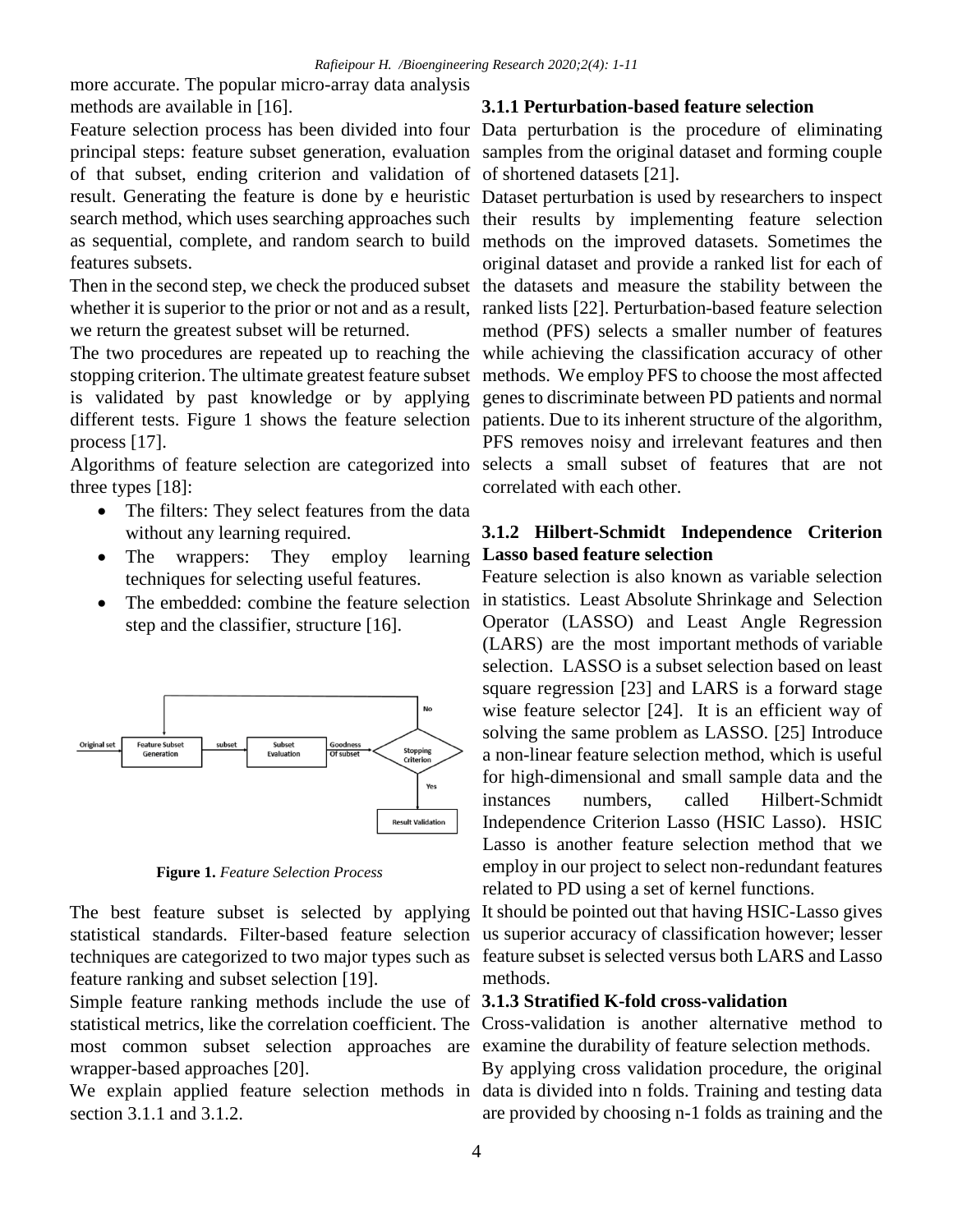last part as testing data. To have an improved results, the classifier is developed by the bootstrap sample. the procedures are executed n times [26].

In case of a dichotomous classification, this means all trees to form a less variable classifier with a lower that each fold contains roughly the same proportions prediction error in comparison with the original of the two types of class labels. In other words, classifier. In Bagging, the variance reduction is stratification is the process of rearranging the data to restricted by the correlation between trees; while ensure each fold is a valid delegate of the whole. For correlation is increased or maximized, the potential example, in a binary classification problem where for reduction is decreased. each class comprises 50% of the data, it is best to In the RF algorithm, CART trees are bagged and to arrange the data such that in every fold, each class drop the association between trees, instead of includes around half the instances. Stratification is searching over all p variables at each node the bagging generally a better scheme, in terms of both bias and process is done. The method divides the data variance, when compared to regular cross-validation continuously up to no more splits are possible or there [27]. In this project, we use stratified 4-fold cross- are no more variables. Since the bagging process is validation where proportion of each label class is part of RF algorithm, RF leaves are unpruned and preserved in each fold.

#### **3.2 Classification Methods**

#### **3.2.1 Support Vector Machine (SVM)**

Support Vector Machines introduced by [28] is **3.2.3 Adaboost** considered one of our approaches, which allows a high accuracy in is a machine learning meta-algorithm developed by comparison with other classifiers such as decision [32] .In this project, it is utilized in conjunction with trees and logistic regression. This work solves linear the SVM algorithm to improve accuracy and and non-linear problems and it is known for its kernel performance. In some machine learning algorithms, trick to handle nonlinear problems. Given a set of each sample consists of a huge number of features, training samples as relating to one or the other of two (for instance, in this study, there are more than 20,000 classes, the algorithm creates a line or a hyperplane, features for each sample). Consequently, evaluating which separates the data into classes. In SVM model the samples are represents as points in the space and and power of prediction. The Adaboost training mapped them into separated classes, which are method selects only essential features and does not divided by a clear gap that is as wide as possible. New samples are then mapped into the same space and go predictive power, reduce dimensionality, and to a predicted class based on which side of the gap potentially improve execution time. they are fall.

#### **3.2.2. Random Forest**

aggregating [31]. CART is a useful tool for second part reconstructs the input from the latentsampled data is accompanied with replacement and

After several repetitions, results are aggregated over

bagging helps to minimize the variance of lacking pruning. In other hand, CART helps to the stability by using pruning the trees.

applied classification Another classification algorithm is AdaBoost, which each feature reduces the speed of classifier training need to process irrelevant features to improve

### **3.3 Neural Network**

#### **3.3.1 Auto encoder**

Applying Random Forest for SNP discovery is related Auto encoder (AE) is a type of neural networks that to human disease and it has been grown in recent aims to copy input values to the output values. They years. We examine the use of random forest, which is compress and reduce the input into a latent-space a supervised classification algorithm that uses a set of form, and then build the output from this form. The classification trees. It was developed by [29]. It is an network is comprised of two parts so that the first part improved of previous work on classification and compresses and reduces the input into a latent-space regression trees or  $(CART)$  [30] and bootstrap form and can be an encoding function  $h = f(x)$ ; the developing a classifier and it shows a binary tree. space form and can be a decoding function  $r = g(h)$ . Bagging is a technique for sampling data in which In our project, the input of the auto encoder is more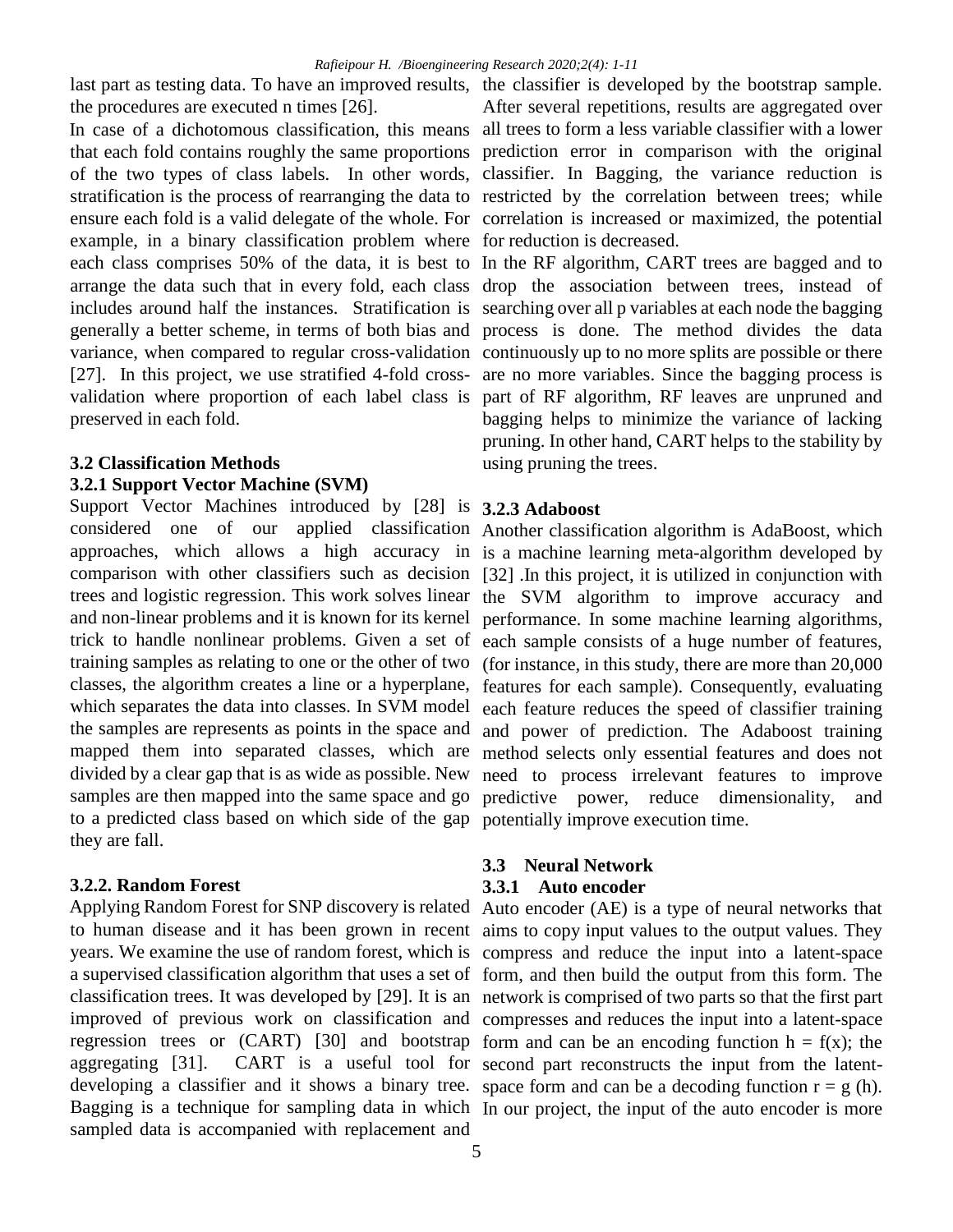than 22000 genomes, which is compressed into 100 alternatively, not and then normalized the genes genomes, then we apply SVM algorithm on the before the training phase. compressed genomes that are extracted from auto We applied PFS to the dataset GSE6613 where a encoder algorithms.

### **4. Experiments**

The data set we used in this study consist of 50 predominantly patients gene expression profiles with early stage Parkinson's disease (PD) and 55 normal GEO samples under accession number GSE6613 [33]. Expression levels of 22,283 genes were calculated by the means of the human genome array Affymetrix. two different approaches. In the first approach, HSIC-The aim of the project is to find a subset of genes that Lasso has been implemented on the whole dataset, and are more useful in predicting or diagnosing Parkinson's disease and can be used to create a model for the detection of a new patient with a disease.

We are finding two main obstacles in dealing with our Genomic Dataset. First, it has a large scale that make it difficult to provide accurate evaluation of the data. There are a number of genes with negligible impact in, which are often considered irrelevant or noisy genes. The identification and elimination of irrelevant genes is an essential phase in our applied algorithms. Second obstacle is that, there is a high correlation between some of the existing genes. In the method, feature selection algorithms identify main features while eliminating redundant features. We apply two methodologies for the collection of functions, namely PFS and HSIC-Lasso [25]. When we have a specified subset of genes using PFS or HSIC-Lasso, we use Support Vector Machine (SVM), Random Forest, Adaboost and Auto Encoder as classifiers to have a model based on the training dataset and selected subset of genes, and then the model is tested and validated on the test set. PFS and HSIC-Lasso select gene features with a prediction accuracy of 86 and 94 respectively to PD and normal patients.

In this project, we have experimented a dataset containing selected features using PFS (in the reduced containing the gene expression profiles of 50 patients predominantly with early-stage Parkinson's disease from all the chromosomes, where in eight (PD) and 55 normal samples from GEO under chromosomes, namely 3, 6, 7, 10, 13, 17, 19, and x the accession number GSE6613 [33]. The expression frequency is higher than the complete dataset. Next, levels of 22,283 genes were measured using an we investigate the distribution of chromosomes Affymetrix Human Genome Array.

The first stage of our project is the preprocessing phase that we checked whether there are Nan values

subset of features is chosen by PFS to differentiate between normal and patient sample. We employed different classification algorithms such as SVM, Random Forest and AdaBoost and reported the results in the table 1. You can see the highest obtained accuracy is 86.03 and standard deviation of 4.8113 with SVM classification algorithm for 10 times run.

Then we applied HSIC-Lasso to dataset GSE6613 in 88 features are selected then we employed different classification algorithms such as SVM, Random Forest and AdaBoost to train the model and evaluate it as well and summarized the results in table 1. The highest obtained accuracy is 94.9 with SVM classification algorithm for 10 times run. In the second approach, the feature selection mechanism only applies to the training dataset. The achieved accuracy in the latter approach is more accurate because feature selection is applied separately on the train dataset and test dataset. Therefore, it is possible to identify whether the significant features are approximately the same in both the test dataset and the training dataset or not.

In table 1, we have summarized the results of applying PFS and HSIC-Lasso with different classification methods and summarized the average classification accuracy and the average number of features over ten runs. We have also run PFS 100 times; the average classification accuracy is 83.56 with the standard deviation of 6.4165. Then we extract the chromosome of selected features and report on the concentrated loci of the selected features. In figure 2, we have plotted the distribution of all the chromosomes (in the whole dataset) and the distribution of chromosomes dataset). We can see that PFS has chosen features corresponding to selected features by HSIC-Lasso.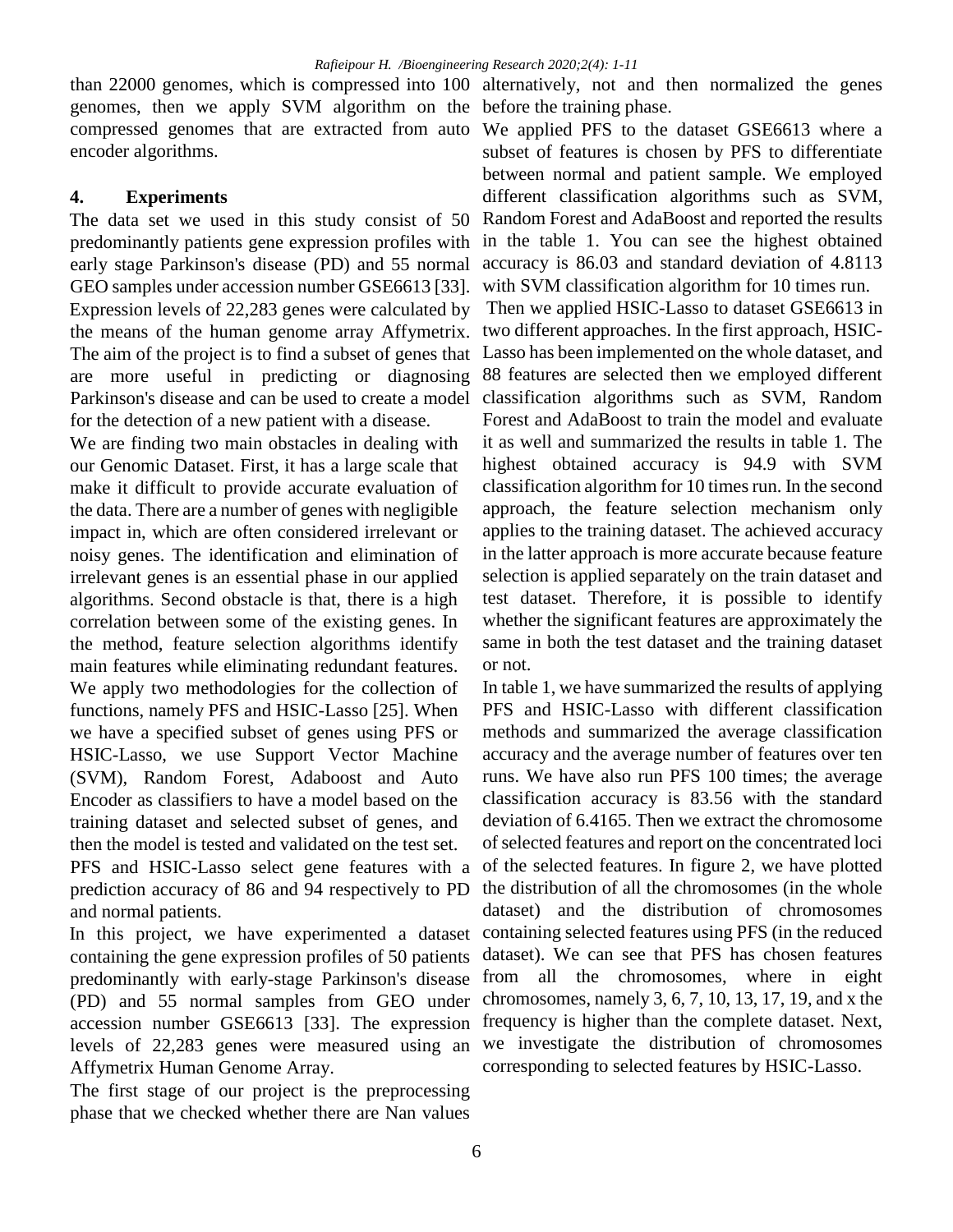| Method     | Classifier           | <b>Feature Selections</b> | $CA\%$ |
|------------|----------------------|---------------------------|--------|
|            | <b>SVM</b>           | 65.2                      | 86.03% |
| <b>PFS</b> | <b>Random Forest</b> | 63.1                      | 86.0%  |
|            | AdaBoost             | 52.2                      | 82.0%  |
|            | <b>SVM</b>           | 63.3                      | 94.9%  |
| HSIC-Lasso | Random Forest        | 63.3                      | 74.0%  |
|            | AdaBoost             | 63.3                      | 84.0%  |

**Table 1.** Accuracy of selected features by the means of PFS and HSIC-Lasso with different classifiers



**Figure 2.** Frequency of chromosomes appearing in the whole dataset compared to Frequency of chromosomes containing reduced dataset using PFS

Figure 2 shows the frequency of chromosomes see the chromosomes 1, 4, 6, 7, 8, 14, 15, 20, 21, 22, containing in the whole dataset compare to the and X are over-expressed. It is the reason that to frequency of chromosomes appearing in selected examine whether the over-expressed chromosomes features using HSIC-Lasso over twenty runs. We can perform a crucial role concerning Parkinson diseases.



**Figure 3.** The frequency of chromosomes appearing in the whole dataset compared to Frequency of chromosomes containing selected features by HSIC-Lasso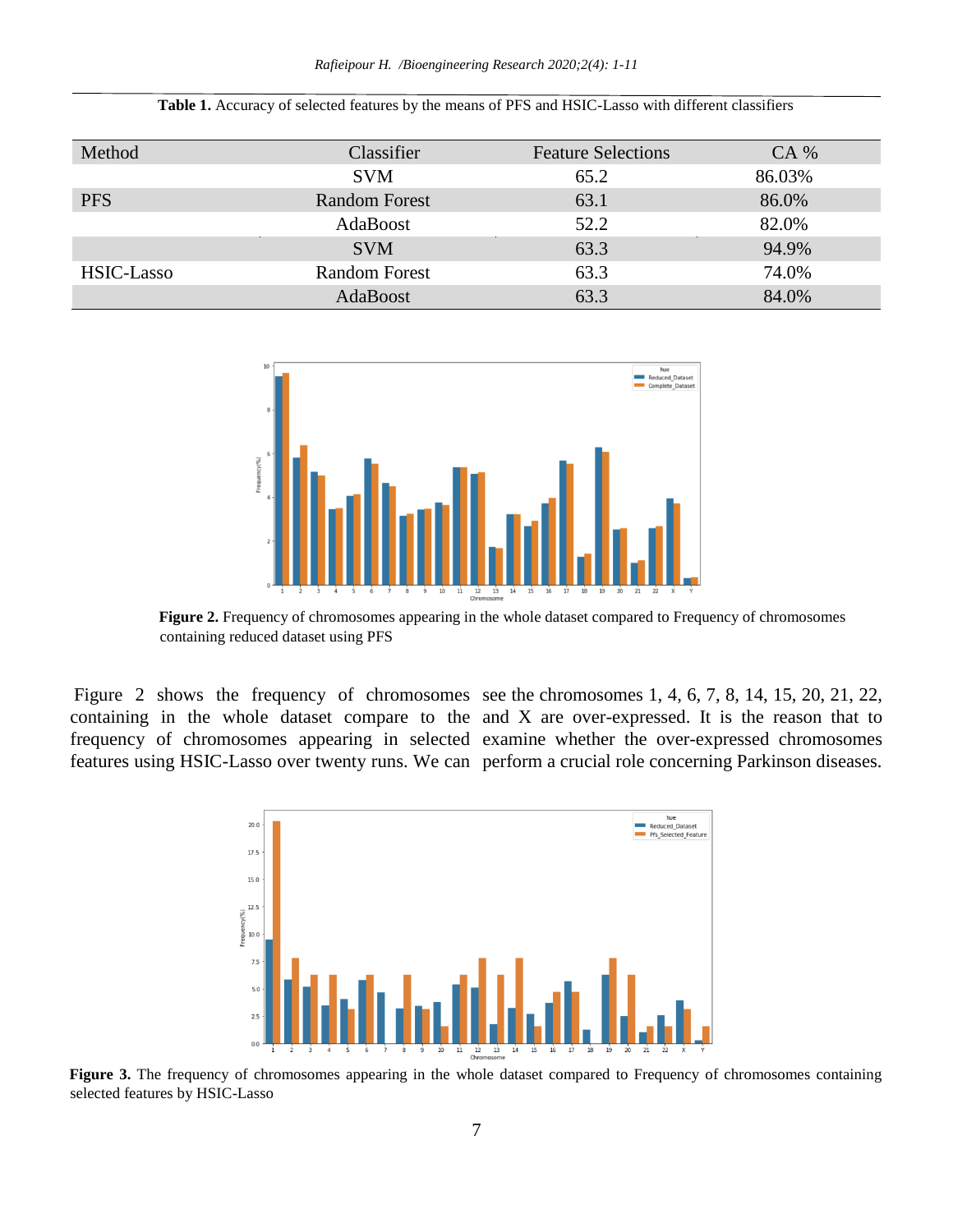We also use Jaccard similarity to measure the result in the table 2. We can see we have a low similarity between chromosome sets and selected similarity between selected features of PFS and HSICfeatures using PFS and HSIC-Lasso and report the lasso.

| Jaccard Similarity between PFS and HSIC-Lasso | Value  |
|-----------------------------------------------|--------|
| Chromosomes                                   | 0.875  |
| Selected features                             | 0.0059 |

between selected genes. We can also see in figure 5 classification outcome.

We also show the association between selected genes that selected genes by HSIC-Lasso have a very little using PFS and HSIC-Lasso in figure 4 and 5. The heat correlation. We need a small correlation within map in figure 4 indicates there is very little association selected features but the high correlation with the



**Figure 4.** Heat map generated using the top-ranked genes selected by PFS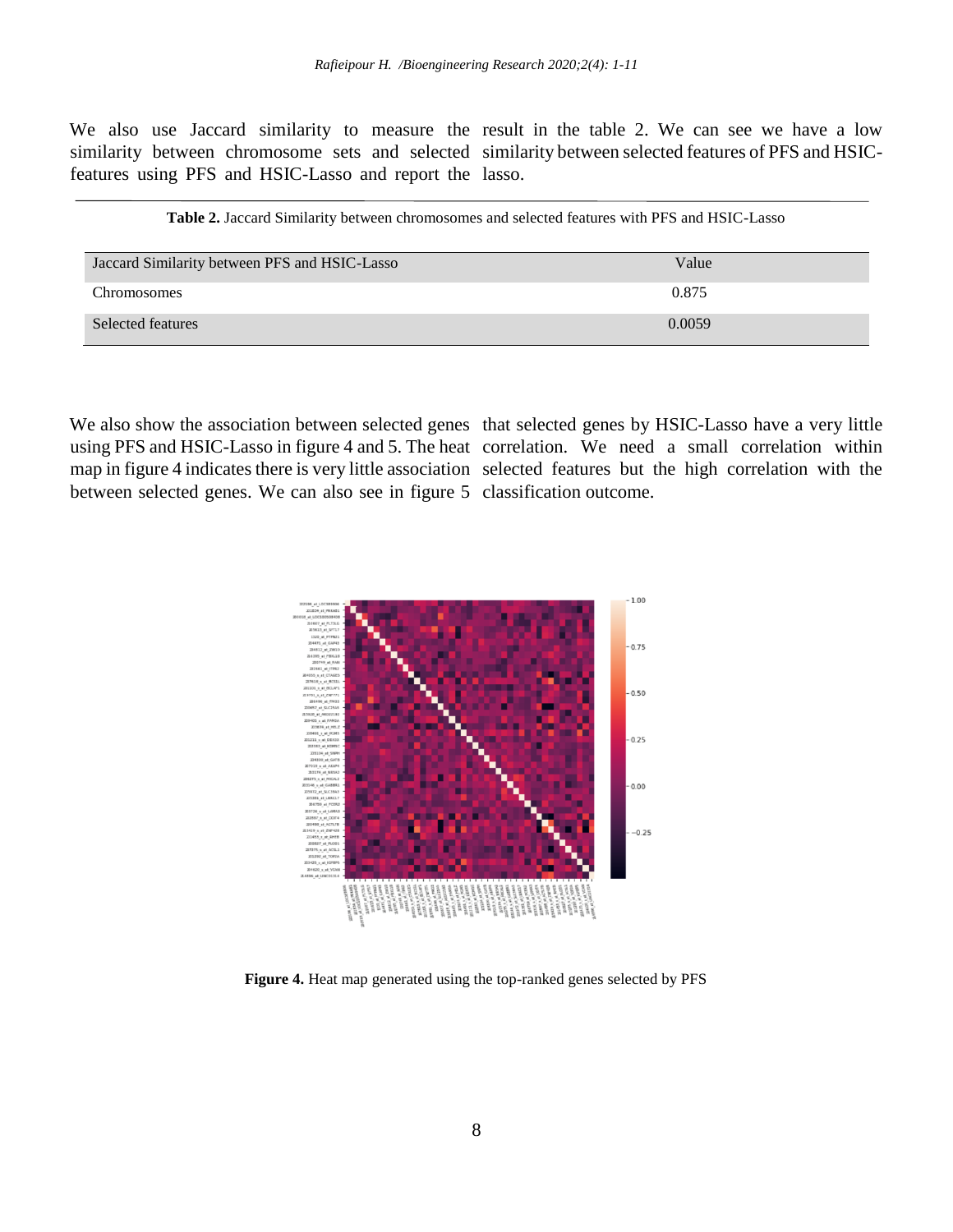*Rafieipour H. /Bioengineering Research 2020;2(4): 1-11*



Figure 5. Heat map generated using the top-ranked genes selected by HSIC-Lasso

reported only correlations more than 0.7. We note that selected genes by PFS algorithm.

In table 3, we summarized the correlations between the highest correlation is SNCA and GSPT1. SNCA selected genes using PFS and the 54 genes reported by has a high effect on Parkinson Disease (related genes [4], [9], [13] and [10]; Pearson Correlation is used for to Parkinson Disease based on related works); The calculating the correlation between genes. We have result shows this gene has a high correlation with

| Table 3. The correlation between related genes and selected genes using PFS |                                 |                    |  |
|-----------------------------------------------------------------------------|---------------------------------|--------------------|--|
| <b>PFS</b>                                                                  | <b>Related Genes to Disease</b> | <b>CORRELATION</b> |  |
| GSPT1                                                                       | <b>SNCA</b>                     | 0.90               |  |
| MKRN1                                                                       | <b>SNCA</b>                     | 0.89               |  |
| <b>FECH</b>                                                                 | <b>SNCA</b>                     | 0.86               |  |
| <b>SACMIL</b>                                                               | VPS <sub>13C</sub>              | 0.76               |  |
| EFR <sub>3</sub> A                                                          | VPS <sub>13C</sub>              | 0.76               |  |
| PEX11A                                                                      | FZD <sub>5</sub>                | 0.71               |  |
| AK024527                                                                    | DDRGK1                          | 0.70               |  |

**Table 3.** The correlation between related genes and selected genes using PFS

We compared the correlations between selected well. We have just reported the correlations of more features by HSIC-Lasso and the reported genes as than 0.6.

| Table 4. Correlation between related genes and selected genes using HSIC-Lasso |  |
|--------------------------------------------------------------------------------|--|

| HSIC-Lasso          | <b>Related Genes to Disease</b> | <b>CORRELATION</b> |
|---------------------|---------------------------------|--------------------|
| NUDT4P1             | ZDHHC8P1                        | 0.69               |
| AL109691            | SPPL <sub>2</sub> B             | 0.66               |
| <b>CREM</b>         | FZD5                            | 0.63               |
| SEC <sub>61</sub> B | MMP <sub>16</sub>               | 0.62               |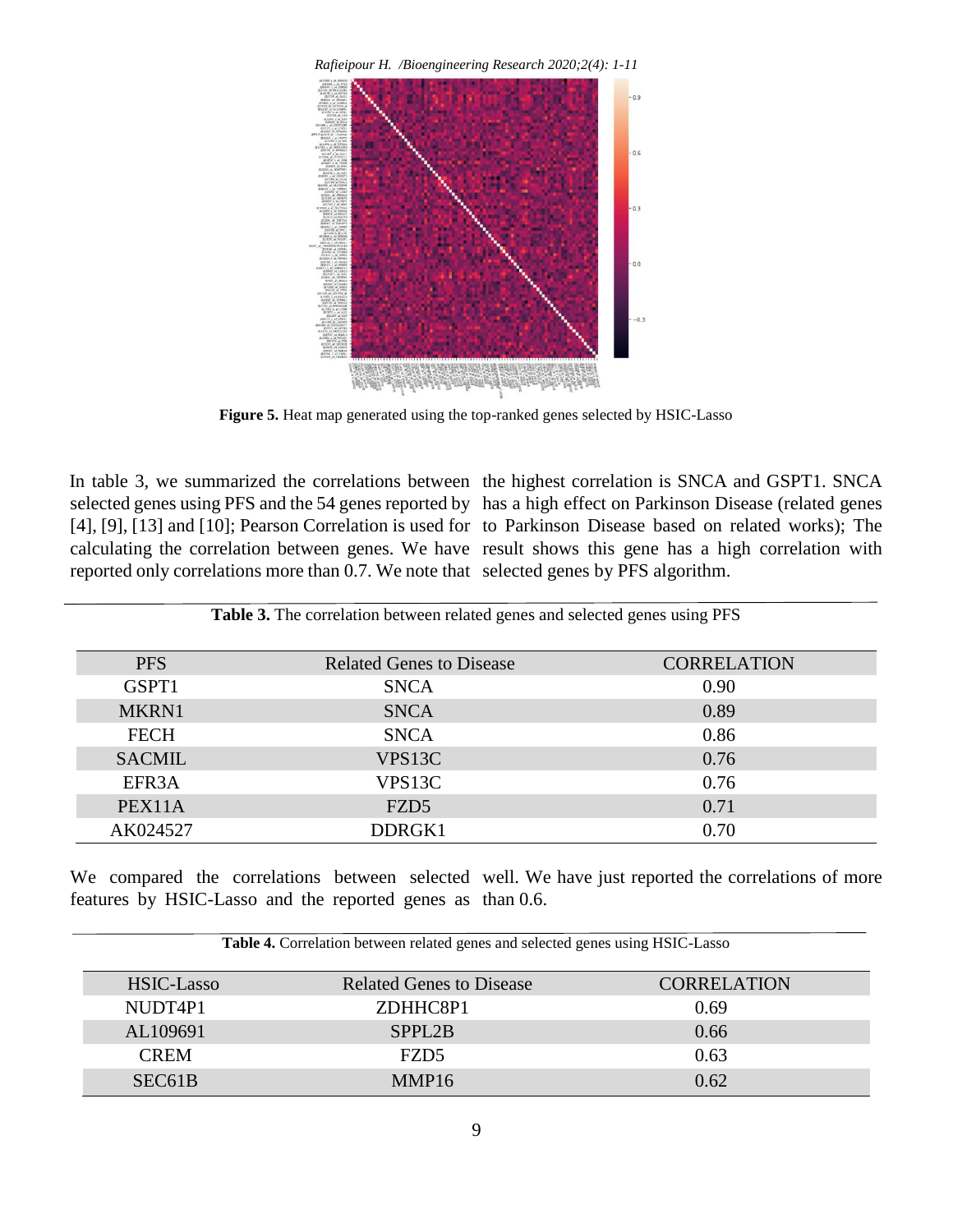We have shown in table 4 that unlike PFS, there are no significant correlations in this case. It could be because the selected features contain new and not previously investigated genes related to PD.

#### **5. Conclusion**

Through this study, we point out machine learning methods, which are applied to defined diseasespecific biological processes. These methods provide a series of features involved in diseasespecific processes that are applied to prioritize candidate genes in GWAS loci. In this work, we implemented two different feature selection methods that select a subset of genes that can be used to discriminate PD patients from normal samples. However, an accurate splitting of dataset is adopted for training and testing data, we observe that all applied feature selection methods work well. We have also analyzed the chromosome corresponding to selected features by PFS and HSIC-Lasso to identify how the chromosomes play an important role with respect to PD.

#### **Conflict of interest**

The authors certify that they have no affiliations with or involvement in any organization or entity with any financial interest, or non-financial interest in the subject matter or materials discussed in this manuscript.

#### **Acknowledgments**

No applicable.

#### **References**

- [1] Driver, J. A., Logroscino, G., Gaziano, J. M., & Kurth, T., "Incidence and remaining lifetime risk of Parkinson disease in advanced age," Neurology, vol. 72, no. 5, pp. 432-438, 2009.
- [2] Ley, T. J., Mardis, E. R., Ding, L., Fulton, B., McLellan, M. D., Chen, K., ... & Cook, L. , "DNA sequencing of a cytogenetically normal acute myeloid leukaemia genome," Nature, vol. 456, no. 7218, pp. 66-72, 2008.
- [3] Olson, R. S., La Cava, W., Mustahsan, Z., Varik, A., & Moore, J. H., "Data-driven advice for applying machine

learning to bioinformatics problems," arXiv preprint arXiv, 2017.

- [4] Rafieipour, H., Zadeh, A. A., & Mirzaei, M., "Distributed Frequent Itemset Mining with Bitwise Method and Using the Gossip-Based Protocol," Journal of Soft Computing and Decision Support Systems, vol. 7, no. 3, pp. 32-39, 2020.
- [5] Nalls, M. A., Pankratz, N., Lill, C. M., Do, C. B., Hernandez, D. G., Saad, M., ... & Schulte, C., "Largescale meta-analysis of genome-wide association data identifies six new risk loci for Parkinson's disease," Nature genetics, vol. 46, no. 9, pp. 989-993, 2014.
- [6] Pierce, S., & Coetzee, G. A., "Parkinson's diseaseassociated genetic variation is linked to quantitative expression of inflammatory genes," PLoS One, vol. 12, no. 4, 2017.
- [7] V. Izadi, H. Ahani and P. K. Shahri, A compressedsensing-based compressor for ECG, Biomedical engineering letters, 2020.
- [8] S. R. Surakanti, S. A. Khoshnevis, H. Ahani and V. Izadi, "Efficient Recovery of Structrual Health Monitoring Signal based on Kronecker Compressive Sensing," International Journal of Applied Engineering Research, vol. 14, pp. 4256--4261, 2019.
- [9] H. Ahani, M. Familian and R. Ashtari, "Optimum Design of a Dynamic Positioning Controller for an Offshore Vessel," Journal of Soft Computing and Decision Support Systems, vol. 7, pp. 13--18, 2020.
- [10]Chang, D., Nalls, M. A., Hallgrímsdóttir, I. B., Hunkapiller, J., Van Der Brug, M., Cai, F., ... & Hinds, "A meta-analysis of genome-wide association studies identifies 17 new Parkinson's disease risk loci," Nature genetics, vol. 49, no. 10, p. 1511, 2017.
- [11]Ferrari, R., Kia, D. A., Tomkins, J. E., Hardy, J., Wood, N. W., Lovering, R. C., ... & Manzoni, C. , "Stratification of candidate genes for Parkinson's disease using weighted protein-protein interaction network analysis," BMC genomics, vol. 19, no. 1, pp. 1-8, 2018.
- [12]Castillo, D., Galvez, J. M., Herrera, L. J., Rojas, F., Valenzuela, O., Caba, O., ... & Rojas, I. , "Leukemia multiclass assessment and classification from Microarray and RNA-seq technologies integration at gene expression level," PloS one, vol. 14, no. 2, p. e0212127, 2019.
- [13]Bolón-Canedo, V., Sánchez-Marono, N., Alonso-Betanzos, A., Benítez, J. M., & Herrera, F., "A review of microarray datasets and applied feature selection methods," Information Sciences, vol. 282, pp. 111-135, 2014.
- [14]Ivatt, R. M., Sanchez-Martinez, A., Godena, V. K., Brown, S., Ziviani, E., & Whitworth, A. J., "Genome-